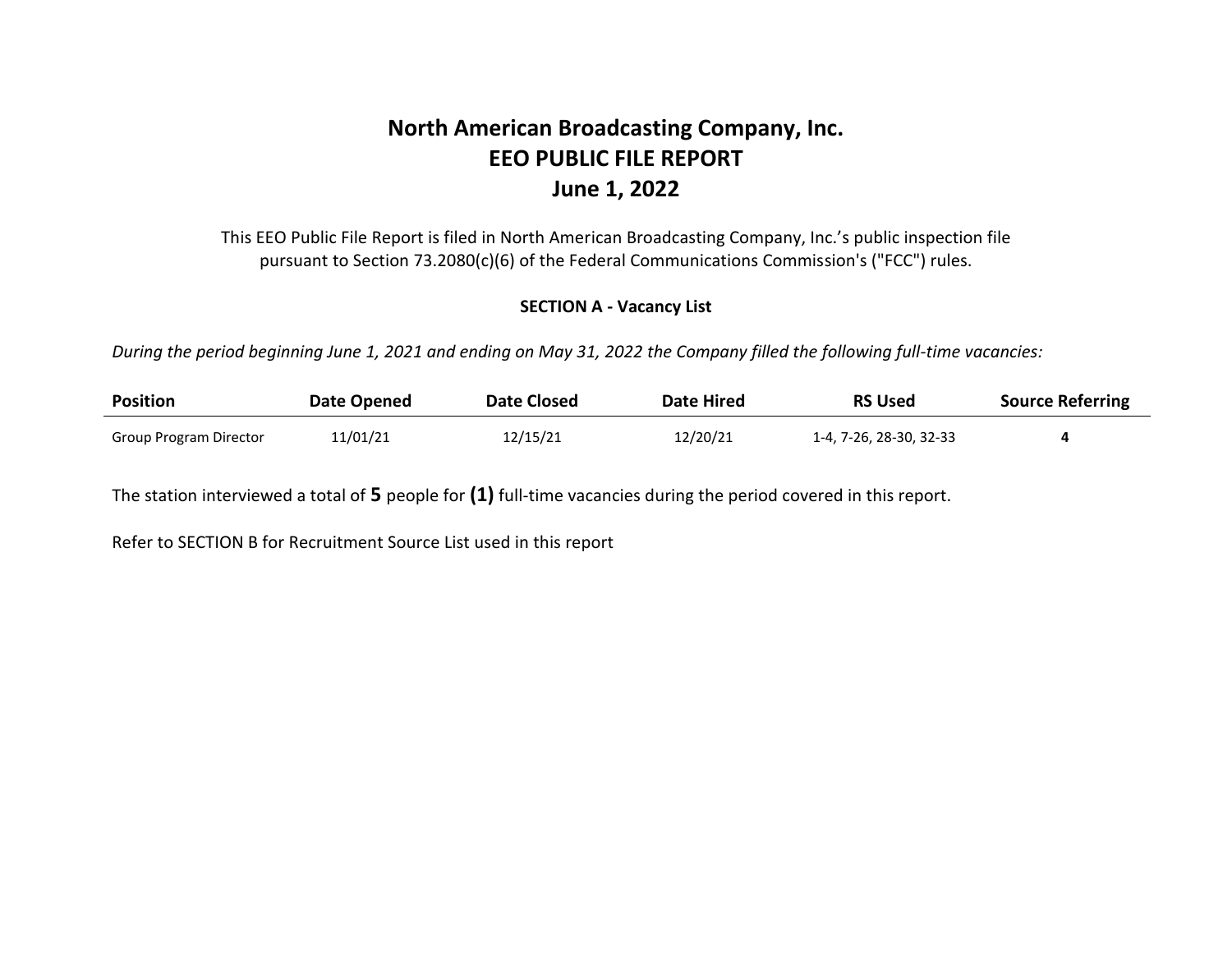## **North American Broadcasting Company, Inc. EEO PUBLIC FILE REPORT June 1, 2022**

SECTION B - Recruitment Source List

| <b>RS</b><br># | Name of Recruitment<br>Source       | <b>Address</b>                                                | <b>Contact Person</b>                              | Telephone<br>Number  | <b>Interviewees</b><br>Referred by<br>the Source | Request<br>Notificat<br>ion? |
|----------------|-------------------------------------|---------------------------------------------------------------|----------------------------------------------------|----------------------|--------------------------------------------------|------------------------------|
| $\mathbf{1}$   | Cols.Help Wanted                    | One Civic Center Plaza, Suite 506<br>Poughkeepsie, NY 12601   | Dale E. Mulder                                     | (845)471-5200<br>x10 | 0                                                | N                            |
| 2              | Referrals                           | N/A                                                           | Former or Current<br>Employees                     | N/A                  | $\overline{2}$                                   | N                            |
| 3              | <b>Ohio Center For Broadcasting</b> | 9000 Sweet Valley DriveValley<br><b>View OH 44125</b>         | Gary James                                         | 216-447-9117         | $\mathbf{0}$                                     | Υ                            |
| 4              | <b>Station Websites</b>             | www.nabco-inc.com                                             | <b>Eric McGuire</b>                                | 481-7800             | 1                                                | N                            |
| 5              | NAB Job Board                       | 1771 N. Street, NW, Washington<br>DC 20036                    | Alex-Hitz-Sanchez<br><b>Director Career Center</b> | 202-429-5497         | $\mathbf{0}$                                     | N                            |
| 6              | <b>On-Air Announcements</b>         | NABCO - 1458 Dublin Rd.<br>Columbus OH 43215                  | <b>Eric McGuire</b>                                | 614-481-7800         | $\mathbf{0}$                                     | N                            |
| $\overline{7}$ | All Access Job Board                | 28955 Pacific Coast Highway,<br>Suite 210-5 Malibu, CA. 90265 | Dave Downey                                        | 310-457-6616         | $\overline{2}$                                   | N                            |
| 8              | <b>Center For New Directions</b>    | P.O. Box 1609 Columbus Ohio<br>43216                          | Kate Johnson                                       | fax-614-287-<br>3816 | 0                                                | Υ                            |
|                |                                     |                                                               |                                                    |                      |                                                  |                              |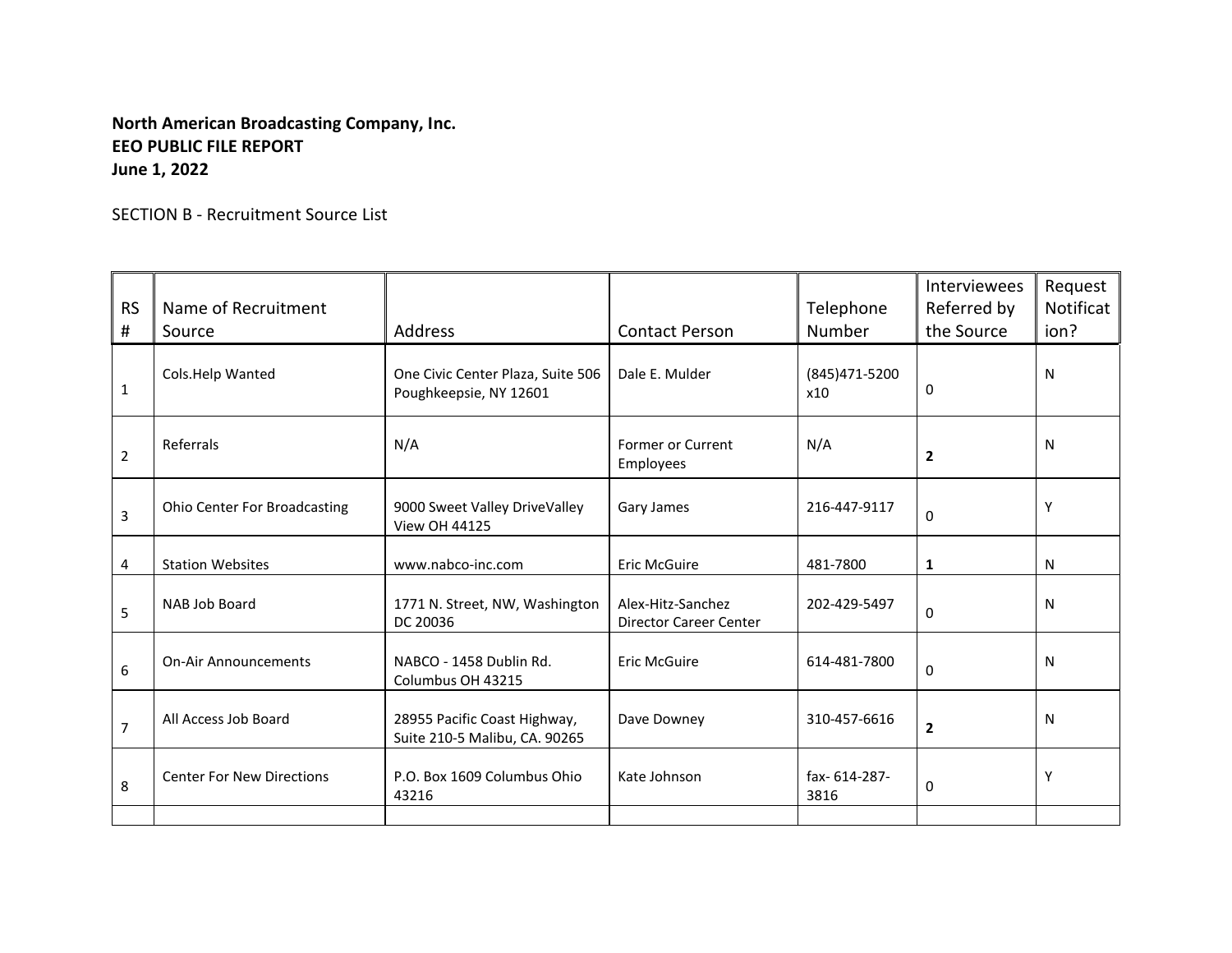|    | Columbus Urban League         | 788 Mt. Vernon Ave. Columbus,  | <b>Betty McCutcheon</b> | 257-6300       |   |
|----|-------------------------------|--------------------------------|-------------------------|----------------|---|
|    |                               | OΗ                             |                         |                |   |
|    |                               |                                |                         |                |   |
| 10 | <b>Employment For Seniors</b> |                                | Chuck Jenkins           | (614) 228-2915 | N |
|    |                               |                                |                         |                |   |
| 11 | Otterbein College - Career    | Otterbein College Westerville, | Meg Barkhymer           |                | N |
|    | Services                      | Ohio                           |                         |                |   |

| 12 | Ft. Hayes Career Center                                                                  | 46 Jack Gibbs BlvdColumbus, OH<br>43215                                | Keith Jones               | 365-6681           | 0 | Υ |
|----|------------------------------------------------------------------------------------------|------------------------------------------------------------------------|---------------------------|--------------------|---|---|
| 13 | <b>Ohio Dominican University</b>                                                         |                                                                        | Gary Swisher              | 614-251-4734       | 0 | N |
| 14 | The Ohio State UniversityOffice of<br><b>Minority Affairs</b>                            | Room 1000 Lincoln Tower1800<br>Cannon DriveColumbus Ohio<br>43210-1230 | Nikki Radcliffe           | 292-0964           | 0 | N |
| 15 | Ohio Bureau Of Employment<br>Services                                                    | 145 S. Front St. Columbus Ohio<br>43215                                | <b>Steve Schultz</b>      | 614-466-2100       | 0 | N |
| 16 | The Ohio State University African<br>American Studies Student<br><b>Extension Center</b> | 905 Mount Vernon<br>AveColumbus, Ohio 43203                            | Elona Boykin              | 292-3922           | 0 | N |
| 17 | Wright State UniversityWWSU<br>Radio 106.9                                               | 3640 Colonel Glen<br>HighwayDayton, Ohio 45435                         | <b>W022 Student Union</b> | 937-775-5554       | 0 | Υ |
| 18 | <b>NAACP Columbus Chapter</b>                                                            | 233 South High Street, ste 120                                         | Equal Opportunity Dir.    |                    | 0 | N |
| 19 | American Women in Radio and TV                                                           | 5246 Meadowknoll<br>LaneColumbus, Ohio 43220                           | <b>Brenda Spencer</b>     | 487-1444           | 0 | Υ |
| 20 | University of DaytonAfrican<br><b>American Student Services</b>                          | 200 College ParkDayton, Ohio<br>45469-0812                             | <b>Student Services</b>   | (937) 229-<br>3634 | 0 | N |
| 21 | The Ohio State University Hispanic                                                       | 1739 North High                                                        | Administration            | 688-4988           | 0 | N |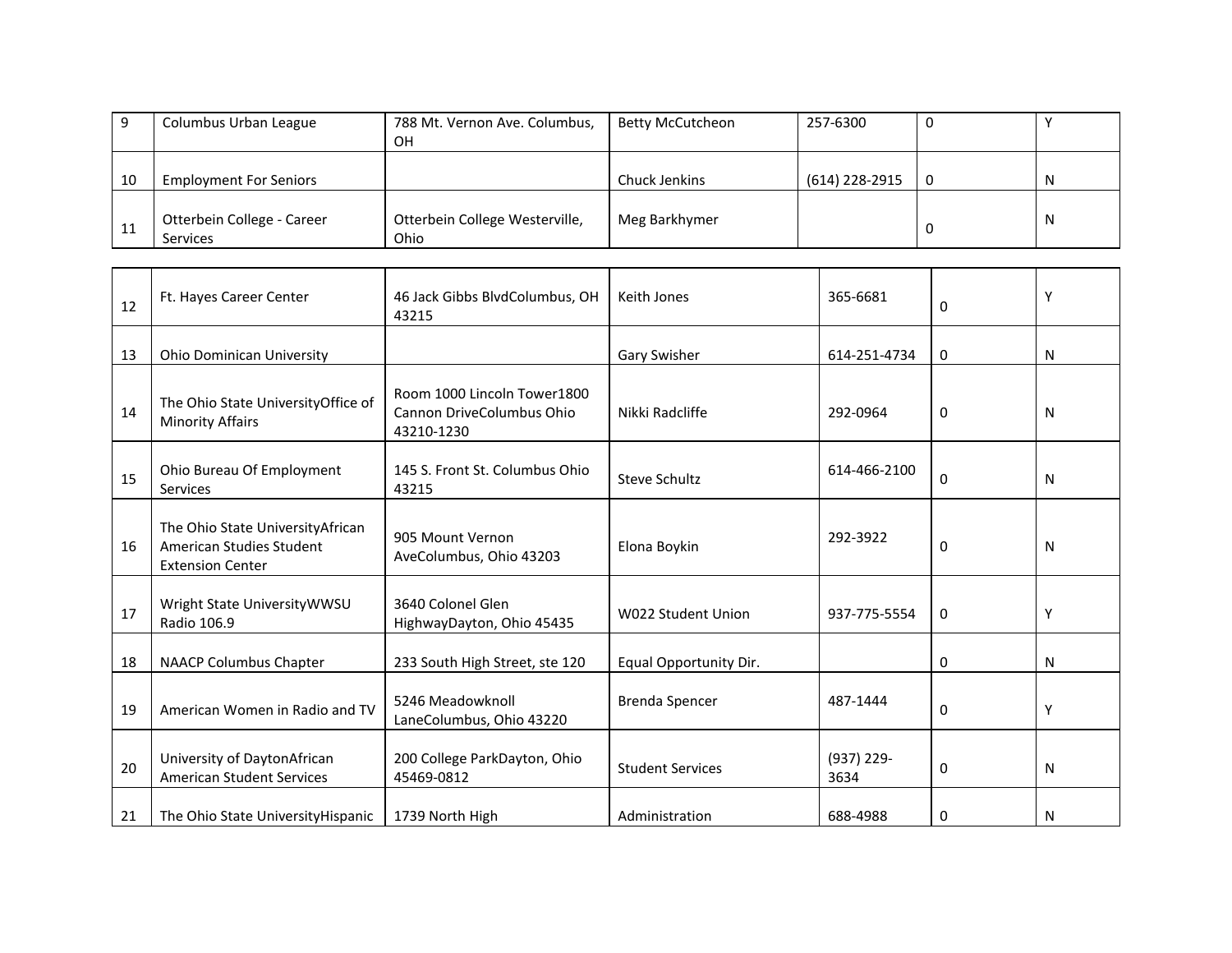|    | <b>Student Services</b>                                          | StreetColumbus, Ohio 43210                                           |                                |                      |   |   |
|----|------------------------------------------------------------------|----------------------------------------------------------------------|--------------------------------|----------------------|---|---|
| 22 | OSU College of Arts and<br>Sciences The Ohio State<br>University | 43 Denny Hall / 164 W. 17th<br>Ave.Columbus, OH 43210                | Mrs. Caramel Russell, Director | 614-292-6961         | 0 | N |
| 23 | Ohio Wesleyan University                                         | 24110 Slocum HallDelaware, OH<br>43015                               | Mr. Trace Reagan               | 614-368-3020         | 0 | N |
| 24 | Office of Diverse Student<br>Populations University of Dayton    | 300 College ParkDayton, OH<br>45469-0812                             | Dr. Monica Y. Adkins, Director | (937) 229-3634       | 0 | N |
| 25 | Advertising Federation of<br>Columbus, Inc(Sales Only)           | 2929 Kenny Road, Ste. 195                                            | Nicole Rayburn                 | 614-451-5881         | 0 | Υ |
| 26 | Fisher College of Business<br>Website(Sales Only)                | 2108 Neil Ave., 150 Gerlach Hall<br>Columbus, Ohio 43210-1144        | Darese Douglas                 | $(614)$ 292-<br>6024 | 0 | N |
| 27 | Columbus Dispatch                                                | 34 S. 3rd St.Columbus, Ohio<br>43215                                 | <b>Classified Ads</b>          | 614-888-8888         | 0 | N |
| 28 | OAB Job Boards                                                   | 88 East Broad St.<br>Columbus Ohio, 43215                            | <b>Christine Merritt</b>       | 614.228.4052         | 0 | Y |
| 29 | National Career Fair Job Fairs                                   | <b>Hyatt Regency Columbus</b>                                        | Kevin Lobenberg                | 702-818-8891         | 0 | N |
| 30 | Jewish Family Services                                           | 1070 College Avenue Columbus,<br>OH 43209                            | Lynn Aspey                     | $(614) 559-$<br>0117 | 0 | Y |
| 31 | Society of Broadcast Engineers Inc                               | 9102 North Meridian Street,<br>Suite 150   Indianapolis, IN<br>46260 | <b>Job Services</b>            | 317-846-9000         | 0 | N |
| 32 | LinkdIn Job Board                                                | www.linkdin.com                                                      | <b>Employment Classifieds</b>  | N/A                  | 0 | N |
| 33 | Indeed.com                                                       | www.indeed.com                                                       | Internet Job Board             | N/A                  | 0 | N |